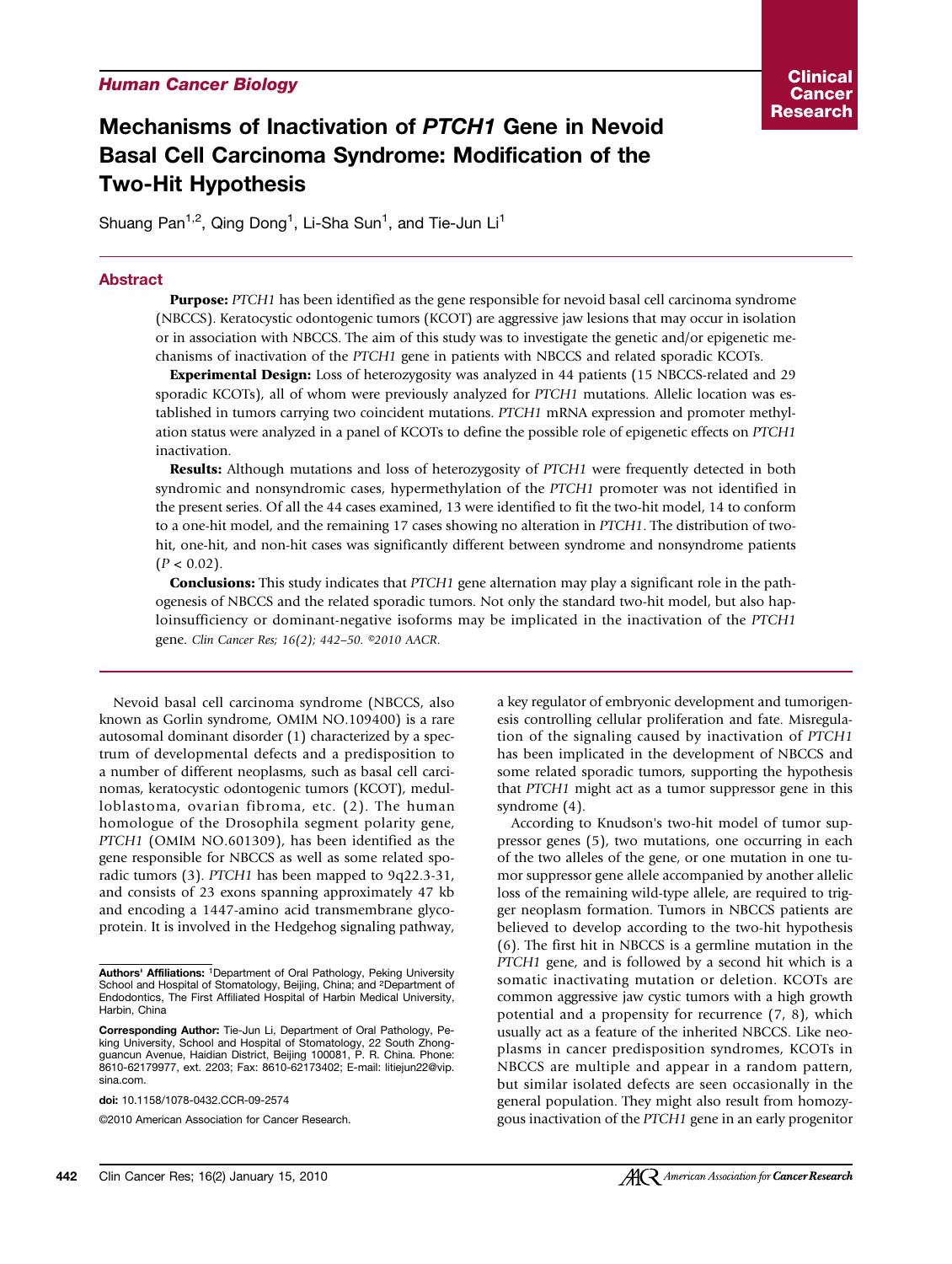### Translational Relevance

This study shows the possible mechanisms of PTCH1 inactivation by mutation and/or loss of heterozygosity in nevoid basal cell carcinoma syndrome (NBCCS) and its related sporadic tumors. These findings imply that PTCH1 will have a potential clinical application as a biomarker and a therapeutic target for NBCCS, as well as its related sporadic tumors. The frequent occurrence of PTCH1 mutations in NBCCS suggests that prenatal diagnosis by genetic counseling is valuable for members in known syndrome family. As a key player in the Sonic Hedgehog pathway, PTCH1 acts to restrain the activity of SMO and inhibits signal transduction of the pathway. Inactivation of PTCH1 allows hedgehog ligand-independent activation of SMO, causing a downstream activation of the pathway that may lead to neoplastic growth. Therefore, future identification of inhibitors of the hedgehog signaling pathway as new drugs will offer new strategies for the treatment of NBCCS and its related sporadic tumors, including keratocystic odontogenic tumors.

cell of the relevant tissue. Our previous studies (9–12), as well as others (13–15), have revealed that >85% of NBCCS-associated KCOTs and nearly 30% of sporadic KCOTs harbored PTCH1 mutations. In addition, loss of heterozygosity (LOH) at chromosome 9q22-31, the region to which the PTCH1 gene maps, has been observed as a frequent event in NBCCS-associated tumors, although different estimates of the prevalence of LOH (16-75%) were reported (8, 16–18). Besides, research on NBCCS-related primitive neuroectodermal tumors has shown that PTCH1 mutations occurred predominantly in tumors with LOH at 9q22 (17). These data propose a hypothesis that PTCH1 might be inactivated through a two-hit mechanism in tumorigenesis.

Recently, however, more and more reports describe candidate tumor suppressors that do not conform to the standard two-hit model, including cancer-associated genes whose function can be abolished by inactivation of only one allele (19), and genes inactivated not only by mutation or LOH, but rather by epigenetic hypermethylation (20). Analysis of tumors taken from the  $PTCH1^{+/-}$  mice revealed a retained wild-type allele of the gene and the absence of a second hit in these animals, indicating that haploinsufficiency of PTCH1 may be sufficient for tumor development (21, 22). In addition, dominant-negative isoforms of PTCH1 mutations, which caused only one single null allele, have been identified to contribute to tumorigenesis, probably due to improper multimer protein or stabilization of SMO, another transmembrane protein interacting with PTCH1 in the Hedgehog signaling pathway (23). This is in stark contrast to Knudson's two-hit model,

which states that both alleles of the tumor suppressor gene must be inactivated.

To answer the question of whether PTCH1 acts as a tumor suppressor gene through a two-hit model in NBCCS patients, we sought to identify the molecular mechanisms for the two hits inactivating this gene in NBCCS-associated and sporadic KCOTs. A range of PTCH1 alteration profiles, including genetic mutation, LOH, and promoter hypermethylation, was investigated to dissect all possible genetic and epigenetic mechanisms.

# Materials and Methods

Patients and samples. KCOT samples from 44 unrelated Chinese patients (15 NBCCS-related and 29 sporadic cases) were obtained from Peking University, Hospital and School of Stomatology, all of which were previously described for PTCH1 mutations (27 mutations were detected in 9 of 29 sporadic and 13 of 15 NBCCS-associated KCOTs; Table 1). Diagnosis of NBCCS was established according to previously described clinical criteria (24). Fresh tissue specimens and corresponding peripheral blood samples were collected and stored at -80°C for subsequent analysis. As control, two normal gingival samples were obtained from healthy volunteers after tooth extraction. The protocol for the experiment was reviewed and approved by the Ethics Committee of Peking University Health Science Center. Informed consent was obtained from all patients and volunteers.

Sequencing analysis to determine allelic location of two coincident mutations. In the five tumors (NB9, NB11, NB19, KC19, and KC21) that were previously found to have two concomitant PTCH1 mutations by intragenic mutation screening, cloning sequencing of the reverse transcriptase-PCR products containing both sites of the mutations was used to determine whether two variants were located in the same or different alleles. Total RNA was extracted from the five tumors by means of Trizol reagent (Invitrogen). cDNA was synthesized with Superscript Ø First-Strand synthesis system (Invitrogen) following the standard protocol. Primers designed to clone specific regions encompassing the two mutational changes were as follows: NB9-F, 5′-CAG CAC TGG AAA ACT CGT CA-3′, NB9-R, 5′-CTT TGT CGT GGA CCC ATT CT-3′; NB11-F, 5′-CGC CAG AAG ATT GGA GAA GA-3′, NB11-R, 5′-CCA GGA GTT TGT AGG CAA GG-3′; NB19-F, 5′-TGG GAT TAA AAG CAG CGA AC-3′, NB19-R, 5′-AGC CCC AGG CTC GTA TAG TT-3′; KC19-F, 5′-ACA AAC TTC GAC CCT TTG GA-3′, KC19- R, 5′-CAG CAT GGT TAG ACA GGC ATA G-3′; KC21-F, 5′-TCG CCT ATG CCT GTC TAA CC-3′, KC21-R, 5′-CTT TGT CGT GGA CCC ATT CT-3′. The products were purified on 2% agarose gels and ligated into pCR 2.1 vectors (Invitrogen). Resulting clones were sequenced on an ABI PRISM 3100 Genetic Analyzer (Applied Biosystems).

LOH assay. In the search for possible allelic loss of PTCH1 in KCOTs, six microsatellite markers, including D9S253, D9S197, D9S196, D9S287, and D9S127, which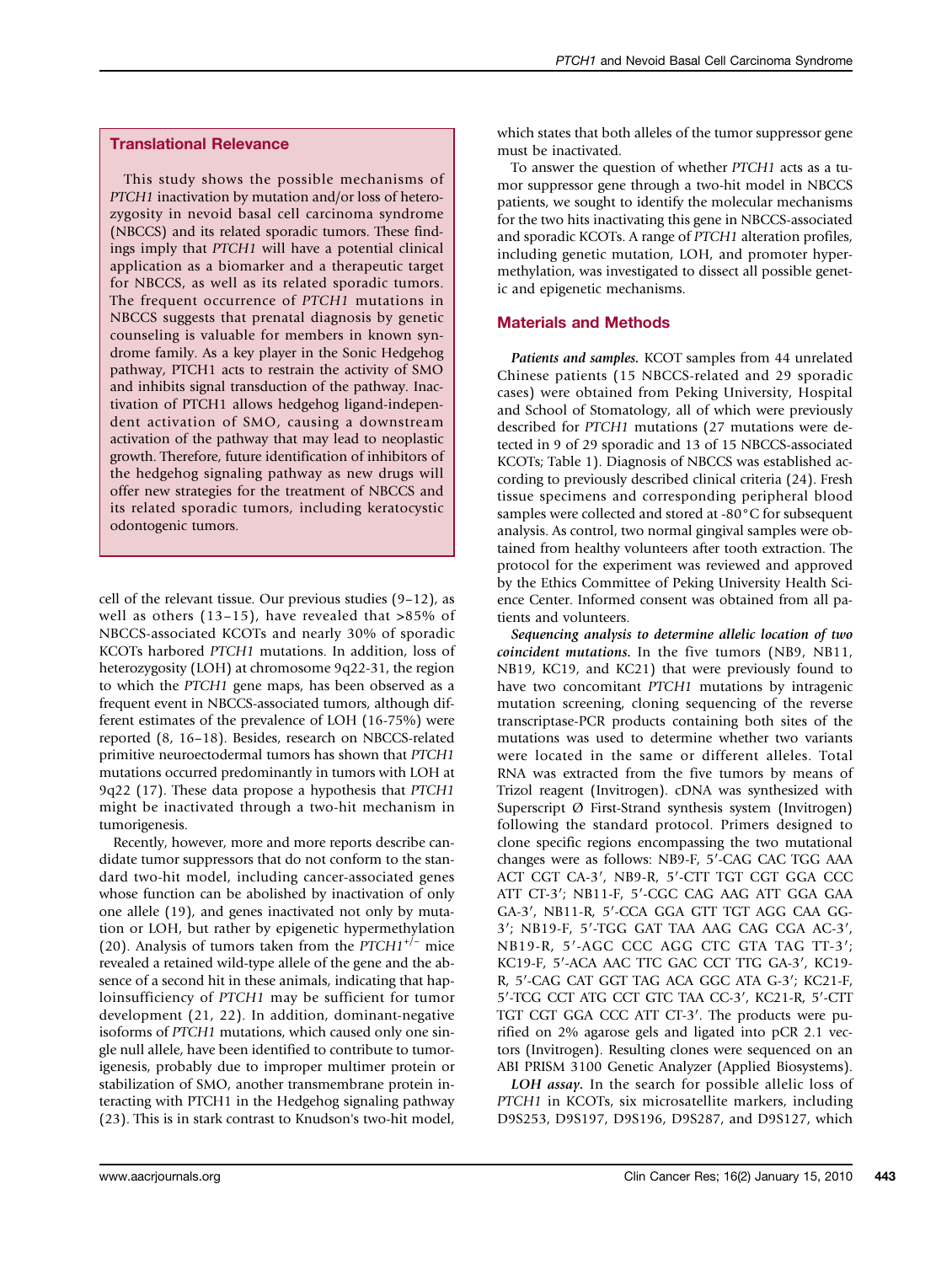covered chromosome region 9q22.3-31, as well as an intragenic microsatellite marker within the PTCH1 gene (PTCH1 intra, exon1a; ref. 25), were examined. The epithelium of KCOTs from frozen samples was carefully microdissected on routinely H&E-stained slides to obtain pure tumor tissue. Genomic DNA was isolated from tumor epithelial cells and the corresponding peripheral blood samples using QIAamp DNA Micro Kit (Qiagen) according to the manufacturer's protocol. PCR was done in 44 tumor-blood DNA pairs, using fluorescent forward primer. Primer sequences of the microsatellite markers were obtained from the National Center for Biotechnology Information UniSTS database. Genomic instability was detected with ABI PRISM 3770 Genetic Analyser (Applied Biosystems), and analyzed with GeneScan version 1.7 software. A given informative marker was considered to display LOH when a ≥1.5-fold difference was seen in the relative allele height ratio between tumor and peripheral blood. Tumors with at least two loci loss were considered as LOH.

Real-time reverse transcriptase-PCR to detect mRNA expression of PTCH1. Total RNA isolated from 14 tumor tissues (available for high-quality RNA) was reverse-transcribed. Amplification of cDNA was done using primers specific for PTCH1 and GAPDH (internal control). The primers sequences were: PTCH1, (upstream) 5′-CAC TGG CAG GAG GAG TTG ATT-3′ and (downstream) 5′-TTG CTT GGG AGT CAT TAA CTG G-3′; GADPH, (upstream) 5′-ATG GGG AAG GTG AAG GTC G-3′ and (downstream) 5′-GGG GTC ATT GAT GGC AAC AAT-3′. Quantitative reverse transcriptase-PCR was carried out on a 7300 Real-Time PCR System (Applied Biosystems) over 40 cycles, with denaturation for 15 s at 95°C and combined annealing/extension at 60°C for 1 min. The expression level of PTCH1 mRNA in individual tumors was internally normalized to GADPH expression, quantitated relative to normal gingiva as tissue controls, and represented the average of at least three independent experiments.

Bisulfite-modified DNA sequencing of PTCH1 promoter. Genomic DNA from tumors with low PTCH1 mRNA expression, as well as normal gingiva controls, was extracted using QIAamp DNA Mini Kit (Qiagen). Bisulfite modification of DNA was done with the Methylcode Bisulfite Conversion Kit (Invitrogen) according to the manufacturer's recommendations. The CpG island-rich promoter region (−834 to +203) relative to PTCH1 alternative exon 1b was selected for analysis. Bisulfite sequencing PCR primers were designed to clone the CpG island of PTCH1 promoter into two regions: region 1 (−834 to −411), (upstream) 5′-TTT ATT GAA TTA AGG AGT TGT TG-3′, (downstream) 5′-CTT CAC TAC AAA AAA AAC CAA C-3′; region 2 (−432 to +203), (upstream) 5′-TTG GTT TTT TTT GTA GTG AAG G-3′, (downstream) 5′-ACC TTA AAA ATC TAC TCC AAA AC-3′. For sequencing assay, the PCR products were subcloned into the pCR 2.1 TOPO vector. At least four clones were picked for sequencing of each PCR product to ensure consistency for each sample.

Statistical analysis. Differences in distributions between variables were calculated using the  $\chi^2$  test or Fisher's exact test, as appropriate. All statistical analyses were carried out using the SPSS 13.0 software and probability values <0.05 were considered statistically significant.

# **Results**

Allelic location of mutations in KCOTs carrying two coincident mutations. Forty-four KCOTs were screened previously by our lab for PTCH1 mutations and 27 mutations were detected in 9 of 29 sporadic and 13 of 15 NBCCSassociated KCOTs (Table 1). Among the cases, five patients (NB9, NB11, NB19, KC19, and KC21) carrying two concomitant mutations were analyzed to determine the allelic location of the mutations. Three patients (KC19, KC21, and NB9) had abolished PTCH1 with two null alleles carrying biallelic mutations respectively. Two sporadic cases [KC19 (c.983delA, c.1325dupT) and KC21 (c.1559- 1575del, c.2635delG)] carried two biallelic somatic mutations respectively (Fig. 1), and one syndromic case (NB9) carried a germline nonsense mutation (c.2619C>A) and a somatic variant splicing (c.1504-1G>A) located in different PTCH1 alleles. In the other two syndrome patients (NB11 and NB19), two mutations were detected to occur in the same allele: NB11 carried two germline mutations, one missense (c.863G>A) inherited from her father and another frameshift mutation (c.2196-2197del) found to be a de novo mutation (Fig. 2). NB19 carried one germline frameshift (c.2824delC) and one somatic nonsense mutation (c.403C>T) occurred simultaneously. No other hit in these two patients was found in the following analysis.

LOH of PTCH1 in KCOTs. All 44 tumors were informative for LOH assay using six markers on chromosome 9q22-31. Overall, 15 tumors showed LOH of at least two loci at a high prevalence (34.1%; Table 1). Nearly half of the syndrome-associated KCOTs (7 of 15, 46.7%) and one third of sporadic KCOTs (8 of 29, 27.6%) presented LOH, respectively, whereas no difference was detected between these two groups (Pearson  $\chi^2$  = 1.602; P = 0.206).

PTCH1 mRNA expression. PTCH1 mRNA expression level was analyzed in a total of 14 KCOT samples from which high-quality RNA could be obtained. PTCH1 expression was elevated in most KCOT samples (10 of 14, 71.4%), whereas 4 tumors (28.6%) expressed relative lower levels of PTCH1 mRNA in comparison with normal controls (Fig. 3). In cases that underwent two hits through mutations or LOH, PTCH1 gene expression seemed to be relatively higher compared with cases with only one hit or with no hit. The five cases (three sporadic and two syndromic KCOTs) with no hit, exhibiting relatively low PTCH1 mRNA expression, were selected for later epigenetic analysis of promoter methylation.

Methylation status of PTCH1 promoter. The methylation status of the PTCH1 promoter in five selected KCOTs and two normal controls was investigated following bisulfite conversion, specific PCR amplification, and sequencing. The average methylation level of region 1 (424 bp,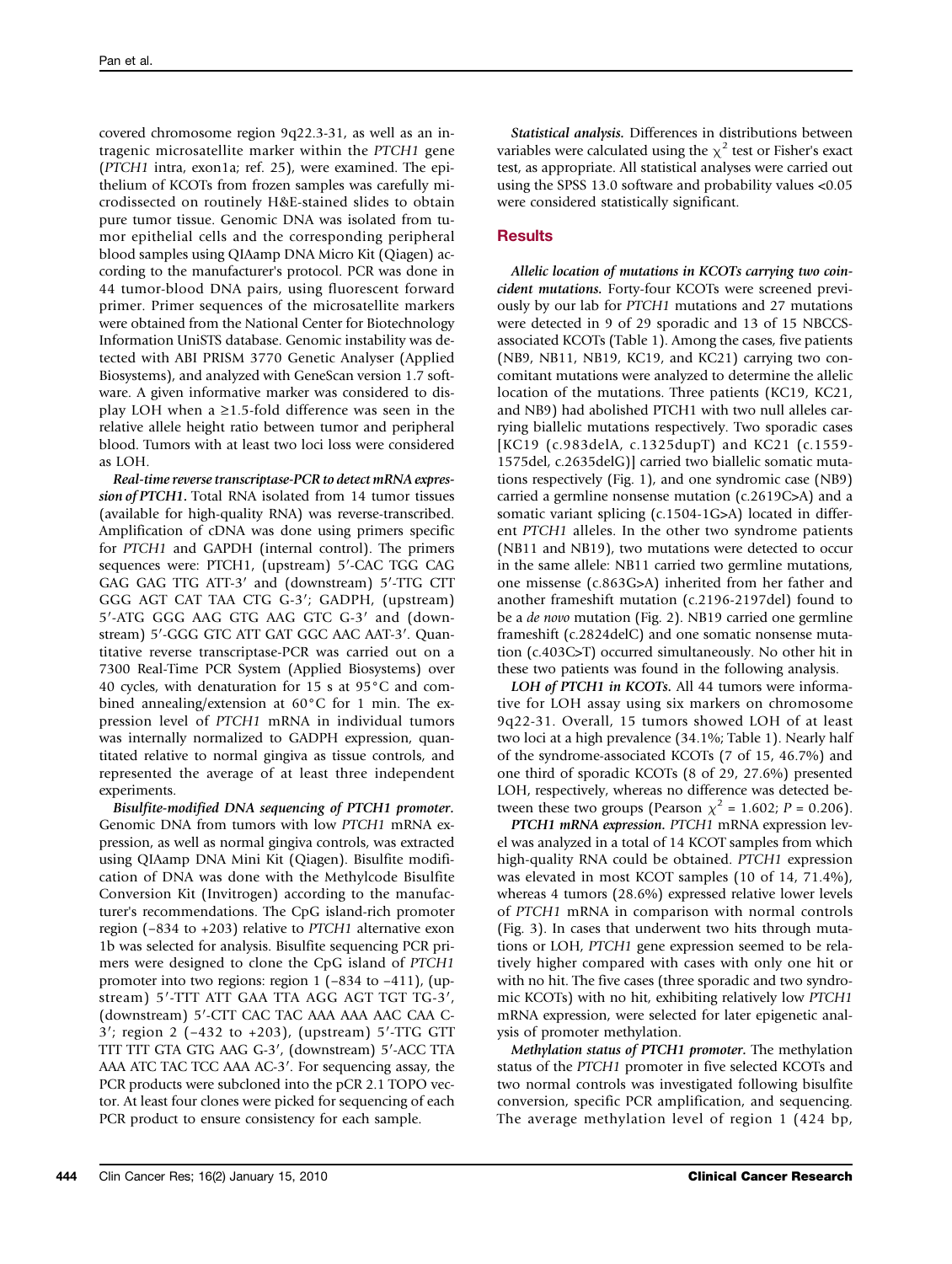| NB <sub>1</sub><br>60/F<br>c.1939A>T<br>Positive<br>Multiple KCOTs, multiple epidermal cysts,<br>calcification of falx cerebri<br>NB <sub>2</sub><br>16/M<br>c.317T>G<br>Negative<br>multiple epidermal cysts<br>15/M<br>NB <sub>3</sub><br>c.331delG<br>Positive<br>47/F<br>NB4<br>c.361insGAGC<br>Positive<br>37/M<br>NB <sub>6</sub><br>c.1338-1339insGCG<br>Negative<br>Multiple KCOTs, calcification of falx cerebri,<br>multiple skin naevi<br>NB <sub>9</sub><br>9/M<br>c.2619C>A<br>Negative<br>c.1504-1G>A<br>falx cerebri, telecanthus<br><b>NB11</b><br>14/F<br>c.863G>A<br>Negative<br>Multiple KCOTs, palmar/planter pits, frontal<br>c.2196-2197del<br>bossing, telecanthus<br>43/M<br><b>NB12</b><br>c.1247C>G<br>Positive<br><b>NB13</b><br>22/M<br>c.3440T>G<br>Positive<br>falx cerebri, frontal bossing, telecanthus<br><b>NB15</b><br>14/M<br>Negative<br>Negative<br>42/M<br>c.3499G>A<br><b>NB16</b><br>Negative<br>palmar/planter pits<br>53/M<br>Positive<br><b>NB17</b><br>c.1012C>T<br>calcification of falx cerebri, bifid rib<br><b>NB18</b><br>15/F<br>Positive<br>$c.2179$ del $T$<br>Multiple KCOTs, bifid rib, multiple skin naevi<br><b>NB19</b><br>26/F<br>c.403C > T<br>Negative<br>c.2824delC<br>multiple skin naevi<br><b>NB20</b><br>34/F<br>Negative<br>Negative<br>Multiple KCOTs, palmar/planter pits, bifid rib,<br>KC <sub>1</sub><br>26/M<br>Sporadic KCOT<br>c.3068-3074dup<br>Positive<br>KC4<br>18/F<br>Negative<br>Negative<br>Sporadic KCOT<br>KC <sub>5</sub><br>21/F<br>Negative<br>Negative<br>Sporadic KCOT<br>KC <sub>6</sub><br>20/F<br>c.3124-3129dup<br>Positive<br>Sporadic KCOT<br>KC <sub>8</sub><br>17/M<br>Negative<br>Negative<br>Sporadic KCOT<br>KC <sub>9</sub><br>29/M<br>Sporadic KCOT<br>Negative<br>Negative<br><b>KC16</b><br>29/M<br>Negative<br>Negative<br>Sporadic KCOT<br><b>KC17</b><br>25/F<br>Negative<br>Sporadic KCOT<br>Negative<br><b>KC18</b><br>21/M<br>Positive<br>Sporadic KCOT<br>Negative<br><b>KC19</b><br>56/M<br>c.983delA<br>Sporadic KCOT<br>Negative<br>c.1325dupT<br>30/M<br><b>KC20</b><br>Positive<br>Sporadic KCOT<br>Negative<br><b>KC21</b><br>29/M<br>c.1558-1574del<br>Sporadic KCOT<br>Negative<br>$c.2635$ del $G$<br><b>KC22</b><br>73/F<br>c.1247C>G<br>Sporadic KCOT<br>Negative<br><b>KC24</b><br>30/M<br>Sporadic KCOT<br>Negative<br>Negative<br>45/F<br><b>KC26</b><br>Negative<br>Negative<br>Sporadic KCOT<br><b>KC27</b><br>35/F<br>Negative<br>Negative<br>Sporadic KCOT<br><b>KC29</b><br>28/M<br>Negative<br>Negative<br>Sporadic KCOT<br><b>KC30</b><br>10/F<br>c.403C>T<br>Negative<br>Sporadic KCOT<br><b>KC32</b><br>42/M<br>Positive<br>Sporadic KCOT<br>Negative<br><b>KC33</b><br>33/F<br>c.3162dupG<br>Positive<br>Sporadic KCOT | <b>Patient</b> | Age/Sex | <b>Mutation*</b> | LOH      | Phenotype                                                                                                |
|----------------------------------------------------------------------------------------------------------------------------------------------------------------------------------------------------------------------------------------------------------------------------------------------------------------------------------------------------------------------------------------------------------------------------------------------------------------------------------------------------------------------------------------------------------------------------------------------------------------------------------------------------------------------------------------------------------------------------------------------------------------------------------------------------------------------------------------------------------------------------------------------------------------------------------------------------------------------------------------------------------------------------------------------------------------------------------------------------------------------------------------------------------------------------------------------------------------------------------------------------------------------------------------------------------------------------------------------------------------------------------------------------------------------------------------------------------------------------------------------------------------------------------------------------------------------------------------------------------------------------------------------------------------------------------------------------------------------------------------------------------------------------------------------------------------------------------------------------------------------------------------------------------------------------------------------------------------------------------------------------------------------------------------------------------------------------------------------------------------------------------------------------------------------------------------------------------------------------------------------------------------------------------------------------------------------------------------------------------------------------------------------------------------------------------------------------------------------------------------------------------------------------------------------------------------------------------------------------------------------------------------------------------------------------------------------------------------------------------------------------------------|----------------|---------|------------------|----------|----------------------------------------------------------------------------------------------------------|
|                                                                                                                                                                                                                                                                                                                                                                                                                                                                                                                                                                                                                                                                                                                                                                                                                                                                                                                                                                                                                                                                                                                                                                                                                                                                                                                                                                                                                                                                                                                                                                                                                                                                                                                                                                                                                                                                                                                                                                                                                                                                                                                                                                                                                                                                                                                                                                                                                                                                                                                                                                                                                                                                                                                                                                |                |         |                  |          |                                                                                                          |
|                                                                                                                                                                                                                                                                                                                                                                                                                                                                                                                                                                                                                                                                                                                                                                                                                                                                                                                                                                                                                                                                                                                                                                                                                                                                                                                                                                                                                                                                                                                                                                                                                                                                                                                                                                                                                                                                                                                                                                                                                                                                                                                                                                                                                                                                                                                                                                                                                                                                                                                                                                                                                                                                                                                                                                |                |         |                  |          | Multiple KCOTs, palmar/planter pits, calcification<br>of falx cerebri, multiple skin naevi, telecanthus, |
|                                                                                                                                                                                                                                                                                                                                                                                                                                                                                                                                                                                                                                                                                                                                                                                                                                                                                                                                                                                                                                                                                                                                                                                                                                                                                                                                                                                                                                                                                                                                                                                                                                                                                                                                                                                                                                                                                                                                                                                                                                                                                                                                                                                                                                                                                                                                                                                                                                                                                                                                                                                                                                                                                                                                                                |                |         |                  |          | Multiple KCOTs, bifid rib, calcification of falx cerebri                                                 |
|                                                                                                                                                                                                                                                                                                                                                                                                                                                                                                                                                                                                                                                                                                                                                                                                                                                                                                                                                                                                                                                                                                                                                                                                                                                                                                                                                                                                                                                                                                                                                                                                                                                                                                                                                                                                                                                                                                                                                                                                                                                                                                                                                                                                                                                                                                                                                                                                                                                                                                                                                                                                                                                                                                                                                                |                |         |                  |          | Multiple KCOTs, multiple basal cell carcinomas,<br>calcification of falx cerebri, ovarian fibromas       |
|                                                                                                                                                                                                                                                                                                                                                                                                                                                                                                                                                                                                                                                                                                                                                                                                                                                                                                                                                                                                                                                                                                                                                                                                                                                                                                                                                                                                                                                                                                                                                                                                                                                                                                                                                                                                                                                                                                                                                                                                                                                                                                                                                                                                                                                                                                                                                                                                                                                                                                                                                                                                                                                                                                                                                                |                |         |                  |          |                                                                                                          |
|                                                                                                                                                                                                                                                                                                                                                                                                                                                                                                                                                                                                                                                                                                                                                                                                                                                                                                                                                                                                                                                                                                                                                                                                                                                                                                                                                                                                                                                                                                                                                                                                                                                                                                                                                                                                                                                                                                                                                                                                                                                                                                                                                                                                                                                                                                                                                                                                                                                                                                                                                                                                                                                                                                                                                                |                |         |                  |          | Multiple KCOTs, palmar/planter pits, calcification of                                                    |
|                                                                                                                                                                                                                                                                                                                                                                                                                                                                                                                                                                                                                                                                                                                                                                                                                                                                                                                                                                                                                                                                                                                                                                                                                                                                                                                                                                                                                                                                                                                                                                                                                                                                                                                                                                                                                                                                                                                                                                                                                                                                                                                                                                                                                                                                                                                                                                                                                                                                                                                                                                                                                                                                                                                                                                |                |         |                  |          |                                                                                                          |
|                                                                                                                                                                                                                                                                                                                                                                                                                                                                                                                                                                                                                                                                                                                                                                                                                                                                                                                                                                                                                                                                                                                                                                                                                                                                                                                                                                                                                                                                                                                                                                                                                                                                                                                                                                                                                                                                                                                                                                                                                                                                                                                                                                                                                                                                                                                                                                                                                                                                                                                                                                                                                                                                                                                                                                |                |         |                  |          | Multiple KCOTs, palmar/planter pits, telecanthus                                                         |
|                                                                                                                                                                                                                                                                                                                                                                                                                                                                                                                                                                                                                                                                                                                                                                                                                                                                                                                                                                                                                                                                                                                                                                                                                                                                                                                                                                                                                                                                                                                                                                                                                                                                                                                                                                                                                                                                                                                                                                                                                                                                                                                                                                                                                                                                                                                                                                                                                                                                                                                                                                                                                                                                                                                                                                |                |         |                  |          | Multiple KCOTs, palmar/planter pits, calcification of                                                    |
|                                                                                                                                                                                                                                                                                                                                                                                                                                                                                                                                                                                                                                                                                                                                                                                                                                                                                                                                                                                                                                                                                                                                                                                                                                                                                                                                                                                                                                                                                                                                                                                                                                                                                                                                                                                                                                                                                                                                                                                                                                                                                                                                                                                                                                                                                                                                                                                                                                                                                                                                                                                                                                                                                                                                                                |                |         |                  |          | Multiple KCOTs, bifid rib, calcification of falx cerebri                                                 |
|                                                                                                                                                                                                                                                                                                                                                                                                                                                                                                                                                                                                                                                                                                                                                                                                                                                                                                                                                                                                                                                                                                                                                                                                                                                                                                                                                                                                                                                                                                                                                                                                                                                                                                                                                                                                                                                                                                                                                                                                                                                                                                                                                                                                                                                                                                                                                                                                                                                                                                                                                                                                                                                                                                                                                                |                |         |                  |          | Multiple KCOTs, multiple basal cell carcinomas,                                                          |
|                                                                                                                                                                                                                                                                                                                                                                                                                                                                                                                                                                                                                                                                                                                                                                                                                                                                                                                                                                                                                                                                                                                                                                                                                                                                                                                                                                                                                                                                                                                                                                                                                                                                                                                                                                                                                                                                                                                                                                                                                                                                                                                                                                                                                                                                                                                                                                                                                                                                                                                                                                                                                                                                                                                                                                |                |         |                  |          | Sporadic KCOT, multiple basal cell carcinomas,                                                           |
|                                                                                                                                                                                                                                                                                                                                                                                                                                                                                                                                                                                                                                                                                                                                                                                                                                                                                                                                                                                                                                                                                                                                                                                                                                                                                                                                                                                                                                                                                                                                                                                                                                                                                                                                                                                                                                                                                                                                                                                                                                                                                                                                                                                                                                                                                                                                                                                                                                                                                                                                                                                                                                                                                                                                                                |                |         |                  |          |                                                                                                          |
|                                                                                                                                                                                                                                                                                                                                                                                                                                                                                                                                                                                                                                                                                                                                                                                                                                                                                                                                                                                                                                                                                                                                                                                                                                                                                                                                                                                                                                                                                                                                                                                                                                                                                                                                                                                                                                                                                                                                                                                                                                                                                                                                                                                                                                                                                                                                                                                                                                                                                                                                                                                                                                                                                                                                                                |                |         |                  |          | Multiple KCOTs, palmar/planter pits, calcification<br>of falx cerebri, bridged sella, frontal bossing,   |
|                                                                                                                                                                                                                                                                                                                                                                                                                                                                                                                                                                                                                                                                                                                                                                                                                                                                                                                                                                                                                                                                                                                                                                                                                                                                                                                                                                                                                                                                                                                                                                                                                                                                                                                                                                                                                                                                                                                                                                                                                                                                                                                                                                                                                                                                                                                                                                                                                                                                                                                                                                                                                                                                                                                                                                |                |         |                  |          | telecanthus, frontal bossing, multiple skin naevi                                                        |
|                                                                                                                                                                                                                                                                                                                                                                                                                                                                                                                                                                                                                                                                                                                                                                                                                                                                                                                                                                                                                                                                                                                                                                                                                                                                                                                                                                                                                                                                                                                                                                                                                                                                                                                                                                                                                                                                                                                                                                                                                                                                                                                                                                                                                                                                                                                                                                                                                                                                                                                                                                                                                                                                                                                                                                |                |         |                  |          |                                                                                                          |
|                                                                                                                                                                                                                                                                                                                                                                                                                                                                                                                                                                                                                                                                                                                                                                                                                                                                                                                                                                                                                                                                                                                                                                                                                                                                                                                                                                                                                                                                                                                                                                                                                                                                                                                                                                                                                                                                                                                                                                                                                                                                                                                                                                                                                                                                                                                                                                                                                                                                                                                                                                                                                                                                                                                                                                |                |         |                  |          |                                                                                                          |
|                                                                                                                                                                                                                                                                                                                                                                                                                                                                                                                                                                                                                                                                                                                                                                                                                                                                                                                                                                                                                                                                                                                                                                                                                                                                                                                                                                                                                                                                                                                                                                                                                                                                                                                                                                                                                                                                                                                                                                                                                                                                                                                                                                                                                                                                                                                                                                                                                                                                                                                                                                                                                                                                                                                                                                |                |         |                  |          |                                                                                                          |
|                                                                                                                                                                                                                                                                                                                                                                                                                                                                                                                                                                                                                                                                                                                                                                                                                                                                                                                                                                                                                                                                                                                                                                                                                                                                                                                                                                                                                                                                                                                                                                                                                                                                                                                                                                                                                                                                                                                                                                                                                                                                                                                                                                                                                                                                                                                                                                                                                                                                                                                                                                                                                                                                                                                                                                |                |         |                  |          |                                                                                                          |
|                                                                                                                                                                                                                                                                                                                                                                                                                                                                                                                                                                                                                                                                                                                                                                                                                                                                                                                                                                                                                                                                                                                                                                                                                                                                                                                                                                                                                                                                                                                                                                                                                                                                                                                                                                                                                                                                                                                                                                                                                                                                                                                                                                                                                                                                                                                                                                                                                                                                                                                                                                                                                                                                                                                                                                |                |         |                  |          |                                                                                                          |
|                                                                                                                                                                                                                                                                                                                                                                                                                                                                                                                                                                                                                                                                                                                                                                                                                                                                                                                                                                                                                                                                                                                                                                                                                                                                                                                                                                                                                                                                                                                                                                                                                                                                                                                                                                                                                                                                                                                                                                                                                                                                                                                                                                                                                                                                                                                                                                                                                                                                                                                                                                                                                                                                                                                                                                |                |         |                  |          |                                                                                                          |
|                                                                                                                                                                                                                                                                                                                                                                                                                                                                                                                                                                                                                                                                                                                                                                                                                                                                                                                                                                                                                                                                                                                                                                                                                                                                                                                                                                                                                                                                                                                                                                                                                                                                                                                                                                                                                                                                                                                                                                                                                                                                                                                                                                                                                                                                                                                                                                                                                                                                                                                                                                                                                                                                                                                                                                |                |         |                  |          |                                                                                                          |
|                                                                                                                                                                                                                                                                                                                                                                                                                                                                                                                                                                                                                                                                                                                                                                                                                                                                                                                                                                                                                                                                                                                                                                                                                                                                                                                                                                                                                                                                                                                                                                                                                                                                                                                                                                                                                                                                                                                                                                                                                                                                                                                                                                                                                                                                                                                                                                                                                                                                                                                                                                                                                                                                                                                                                                |                |         |                  |          |                                                                                                          |
|                                                                                                                                                                                                                                                                                                                                                                                                                                                                                                                                                                                                                                                                                                                                                                                                                                                                                                                                                                                                                                                                                                                                                                                                                                                                                                                                                                                                                                                                                                                                                                                                                                                                                                                                                                                                                                                                                                                                                                                                                                                                                                                                                                                                                                                                                                                                                                                                                                                                                                                                                                                                                                                                                                                                                                |                |         |                  |          |                                                                                                          |
|                                                                                                                                                                                                                                                                                                                                                                                                                                                                                                                                                                                                                                                                                                                                                                                                                                                                                                                                                                                                                                                                                                                                                                                                                                                                                                                                                                                                                                                                                                                                                                                                                                                                                                                                                                                                                                                                                                                                                                                                                                                                                                                                                                                                                                                                                                                                                                                                                                                                                                                                                                                                                                                                                                                                                                |                |         |                  |          |                                                                                                          |
|                                                                                                                                                                                                                                                                                                                                                                                                                                                                                                                                                                                                                                                                                                                                                                                                                                                                                                                                                                                                                                                                                                                                                                                                                                                                                                                                                                                                                                                                                                                                                                                                                                                                                                                                                                                                                                                                                                                                                                                                                                                                                                                                                                                                                                                                                                                                                                                                                                                                                                                                                                                                                                                                                                                                                                |                |         |                  |          |                                                                                                          |
|                                                                                                                                                                                                                                                                                                                                                                                                                                                                                                                                                                                                                                                                                                                                                                                                                                                                                                                                                                                                                                                                                                                                                                                                                                                                                                                                                                                                                                                                                                                                                                                                                                                                                                                                                                                                                                                                                                                                                                                                                                                                                                                                                                                                                                                                                                                                                                                                                                                                                                                                                                                                                                                                                                                                                                |                |         |                  |          |                                                                                                          |
|                                                                                                                                                                                                                                                                                                                                                                                                                                                                                                                                                                                                                                                                                                                                                                                                                                                                                                                                                                                                                                                                                                                                                                                                                                                                                                                                                                                                                                                                                                                                                                                                                                                                                                                                                                                                                                                                                                                                                                                                                                                                                                                                                                                                                                                                                                                                                                                                                                                                                                                                                                                                                                                                                                                                                                |                |         |                  |          |                                                                                                          |
|                                                                                                                                                                                                                                                                                                                                                                                                                                                                                                                                                                                                                                                                                                                                                                                                                                                                                                                                                                                                                                                                                                                                                                                                                                                                                                                                                                                                                                                                                                                                                                                                                                                                                                                                                                                                                                                                                                                                                                                                                                                                                                                                                                                                                                                                                                                                                                                                                                                                                                                                                                                                                                                                                                                                                                |                |         |                  |          |                                                                                                          |
|                                                                                                                                                                                                                                                                                                                                                                                                                                                                                                                                                                                                                                                                                                                                                                                                                                                                                                                                                                                                                                                                                                                                                                                                                                                                                                                                                                                                                                                                                                                                                                                                                                                                                                                                                                                                                                                                                                                                                                                                                                                                                                                                                                                                                                                                                                                                                                                                                                                                                                                                                                                                                                                                                                                                                                |                |         |                  |          |                                                                                                          |
|                                                                                                                                                                                                                                                                                                                                                                                                                                                                                                                                                                                                                                                                                                                                                                                                                                                                                                                                                                                                                                                                                                                                                                                                                                                                                                                                                                                                                                                                                                                                                                                                                                                                                                                                                                                                                                                                                                                                                                                                                                                                                                                                                                                                                                                                                                                                                                                                                                                                                                                                                                                                                                                                                                                                                                |                |         |                  |          |                                                                                                          |
|                                                                                                                                                                                                                                                                                                                                                                                                                                                                                                                                                                                                                                                                                                                                                                                                                                                                                                                                                                                                                                                                                                                                                                                                                                                                                                                                                                                                                                                                                                                                                                                                                                                                                                                                                                                                                                                                                                                                                                                                                                                                                                                                                                                                                                                                                                                                                                                                                                                                                                                                                                                                                                                                                                                                                                |                |         |                  |          |                                                                                                          |
|                                                                                                                                                                                                                                                                                                                                                                                                                                                                                                                                                                                                                                                                                                                                                                                                                                                                                                                                                                                                                                                                                                                                                                                                                                                                                                                                                                                                                                                                                                                                                                                                                                                                                                                                                                                                                                                                                                                                                                                                                                                                                                                                                                                                                                                                                                                                                                                                                                                                                                                                                                                                                                                                                                                                                                |                |         |                  |          |                                                                                                          |
|                                                                                                                                                                                                                                                                                                                                                                                                                                                                                                                                                                                                                                                                                                                                                                                                                                                                                                                                                                                                                                                                                                                                                                                                                                                                                                                                                                                                                                                                                                                                                                                                                                                                                                                                                                                                                                                                                                                                                                                                                                                                                                                                                                                                                                                                                                                                                                                                                                                                                                                                                                                                                                                                                                                                                                |                |         |                  |          |                                                                                                          |
|                                                                                                                                                                                                                                                                                                                                                                                                                                                                                                                                                                                                                                                                                                                                                                                                                                                                                                                                                                                                                                                                                                                                                                                                                                                                                                                                                                                                                                                                                                                                                                                                                                                                                                                                                                                                                                                                                                                                                                                                                                                                                                                                                                                                                                                                                                                                                                                                                                                                                                                                                                                                                                                                                                                                                                | <b>KC34</b>    | 56/M    | Negative         | Negative | Sporadic KCOT                                                                                            |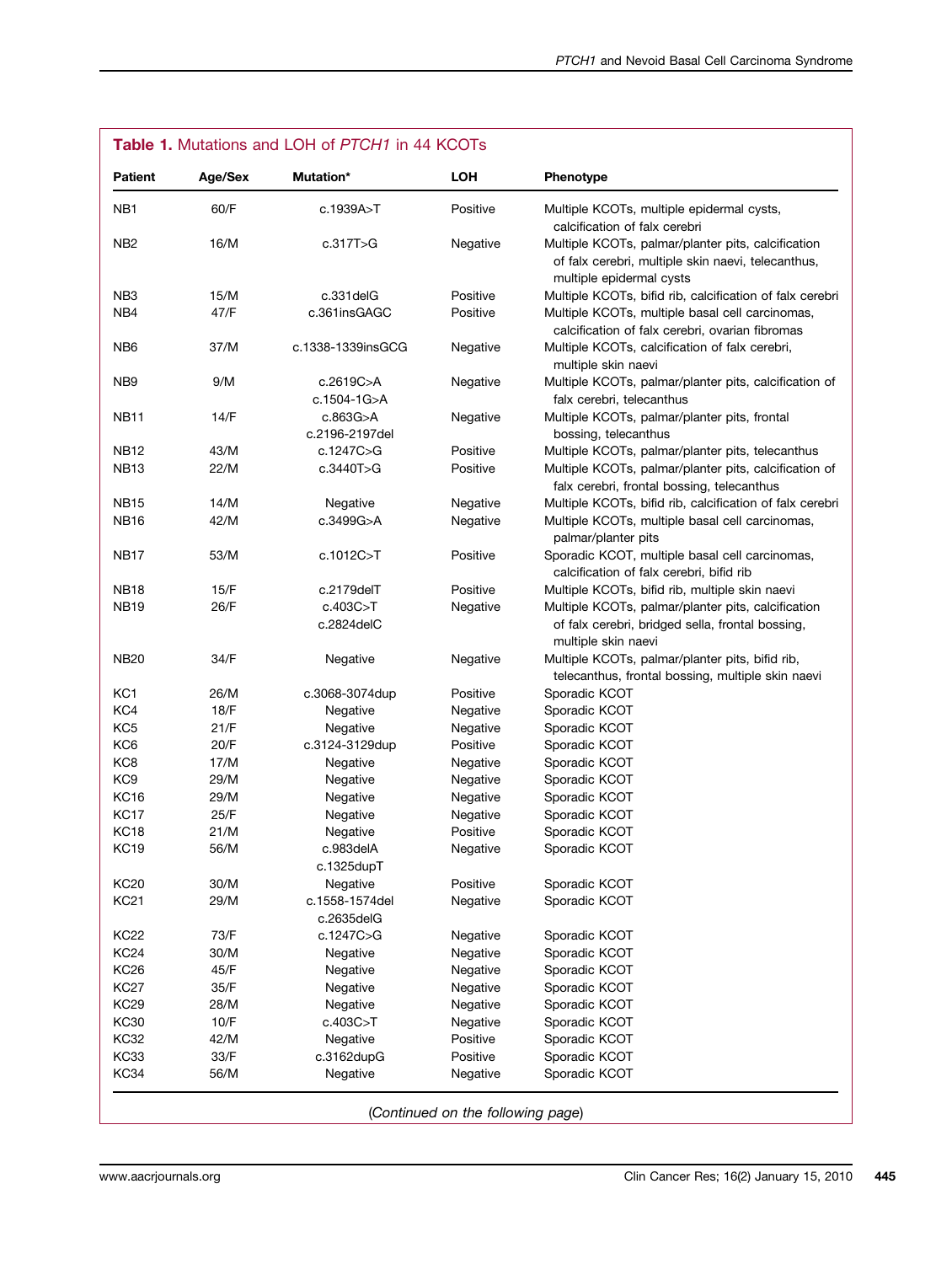|             |         | Table 1. Mutations and LOH of PTCH1 in 44 KCOTs (Cont'd) |            |               |  |
|-------------|---------|----------------------------------------------------------|------------|---------------|--|
| Patient     | Age/Sex | <b>Mutation*</b>                                         | <b>LOH</b> | Phenotype     |  |
| <b>KC35</b> | 24/M    | Negative                                                 | Negative   | Sporadic KCOT |  |
| <b>KC36</b> | 72/F    | Negative                                                 | Positive   | Sporadic KCOT |  |
| <b>KC37</b> | 75/F    | Negative                                                 | Positive   | Sporadic KCOT |  |
| <b>KC38</b> | 46/M    | $c.3162$ dup $G$                                         | Negative   | Sporadic KCOT |  |
| <b>KC39</b> | 16/M    | c.1362-1374dup                                           | Negative   | Sporadic KCOT |  |
| <b>KC40</b> | 64/M    | Negative                                                 | Negative   | Sporadic KCOT |  |
| <b>KC41</b> | 34/M    | Negative                                                 | Negative   | Sporadic KCOT |  |
| <b>KC42</b> | 21/F    | Negative                                                 | Negative   | Sporadic KCOT |  |

41CpGs) in KCOTs was 3.58% of successfully analyzed CpGs, slightly lower than 4.76% in normal tissues. In region 2 (635 bp, 91CpGs), the methylation level in KCOTs (11.93%) was also slightly lower than that in normal controls (13.4%). However, no statistical significance was identified between these two groups (tumors versus controls) by independent t-test (P values of 0.834 and 0.874 separately in these two regions). Thus, hypermethylation in the PTCH1 promoter was not detected in these five KCOTs exhibiting a low level of PTCH1 mRNA expression.

Summary and statistical analysis. Taken together, of all the 44 samples tested, 13 cases (30%) were identified to fit the standard model of two-hit, 10 of which contained two inactivating alleles by LOH and mutation separately (Fig. 4) and 3 obtained disrupted alleles through two

mutations in each of the alleles. Fourteen KCOTs (32%) were found to conform to a one-hit model by LOH or mutation in a single allele; of these, five lost a normal allele in PTCH1 locus, seven tumors carried only one mutation, and two tumors harbored two coincident mutations in the same allele of PTCH1. Among the 15 NBCCS-associated KCOTs, 8 cases (53.3%) harbored two hits, 5 (33.3%) harbored only one hit, and the remaining 2 cases carried no hit. In the 29 sporadic cases, however, only 5 (17.2%) contained two hits, 9 (31%) carried one hit, and 15 cases (51.7%) showed no alteration of PTCH1. Significant differences were detected in the percentage of two-hit, one-hit, and non-hit cases between syndrome-related and sporadic KCOTs (Pearson  $\chi^2$  = 8.03; *P* = 0.013; Table 2).



Fig. 1. Biallelic somatic mutations identified in KC19. A, two somatic mutations (c.983delA and c.1325dupT) were confirmed in KC19 by direct and cloning sequence. B, reverse transcriptase-PCR products of cDNA fragment (606bp) containing both somatic mutant loci were amplified, cloned, and sequenced. C, cloning sequences of the two mutant PTCH1 alleles. Mutant allele 1 carried a c.983delA mutation while being wild type for c.1325; mutant allele 2 is wild type for c.983, but carried a somatic c.1325dupT mutation.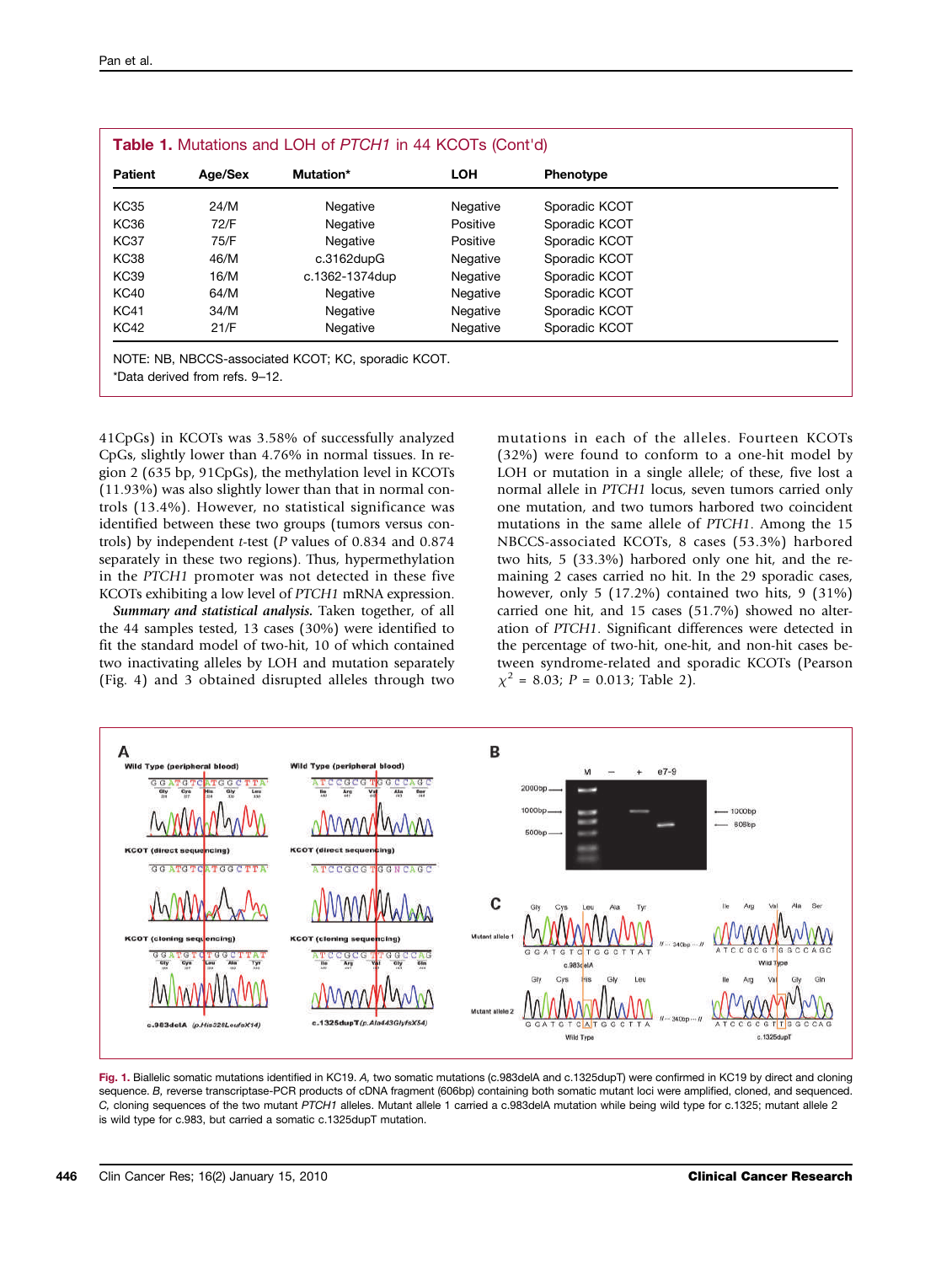

Fig. 2. Monoallelic mutations identified in NB11. A, two germline PTCH1 mutations were detected in patient NB11: c.863G>A (left), resulting in amino acid substitutes in a highly conserved domain through sequence alignment; c.2196-2197del (right), which is expected to introduce a stop codon at amino acids 736. B, PCR products amplifying exon 6 and exon 14 of peripheral blood–derived DNA from the father of patient NB11 (lanes P863 and P2196) and reverse transcriptase-PCR product from the KCOT lesion of NB11 spanning exon 6 to 14 (lane e6-14). C, cloning sequencing of the reverse transcriptase-PCR products reveals two types of alleles in NB11: wild-type allele and mutant allele carrying both mutations (c. 863G>A and c.2196-2197del). Only c.863G>A was identified in paternal peripheral blood–derived DNA. The absence of c.2196-2197del indicates this germline mutation is a de novo mutation in NB11.

#### **Discussion**

NBCCS is a rare autosomal dominant disorder characterized by a predisposition to a number of different neoplasms, such as basal cell carcinomas, KCOTs, medulloblastomas, and ovarian fibromas, as well as a spectrum of developmental defects including pits of the palms and soles, calcification of falx cerebri, bifid rib, and so on (2). Apart from these anomalies that are inaccessible by biopsy or excision for medical reasons, keratocystic odontogenic

tumors in the jaws are clinically apparent at the early stage, and usually act as the onset symptom of NBCCS patients. Removal of the tumor is medically indicated and provides an opportunity to obtain tissue samples. KCOT was previously known as odontogenic keratocyst. It was recently classified as a benign neoplasm in the new WHO classification for head and neck tumors (26) due to its locally aggressive behavior and high prevalence of PTCH1 mutations. Multiple KCOTs are the most common feature of NBCCS, in which multiple basal cell carcinomas of skin

Fig. 3. Relative mRNA expression levels of PTCH1 in 14 KCOT samples. Four KCOTs (KC20, KC15, KC20, and NB20) showed relative lower level of PTCH1, and no genetics alterations were found after analysis. The other 10 KCOTs, showing high mRNA level of PTCH1, were all found to have at least one hit of PTCH1 in each of them (except for NB15). −, negative; +, one mutation or detectable LOH; ++, two biallelic mutations.

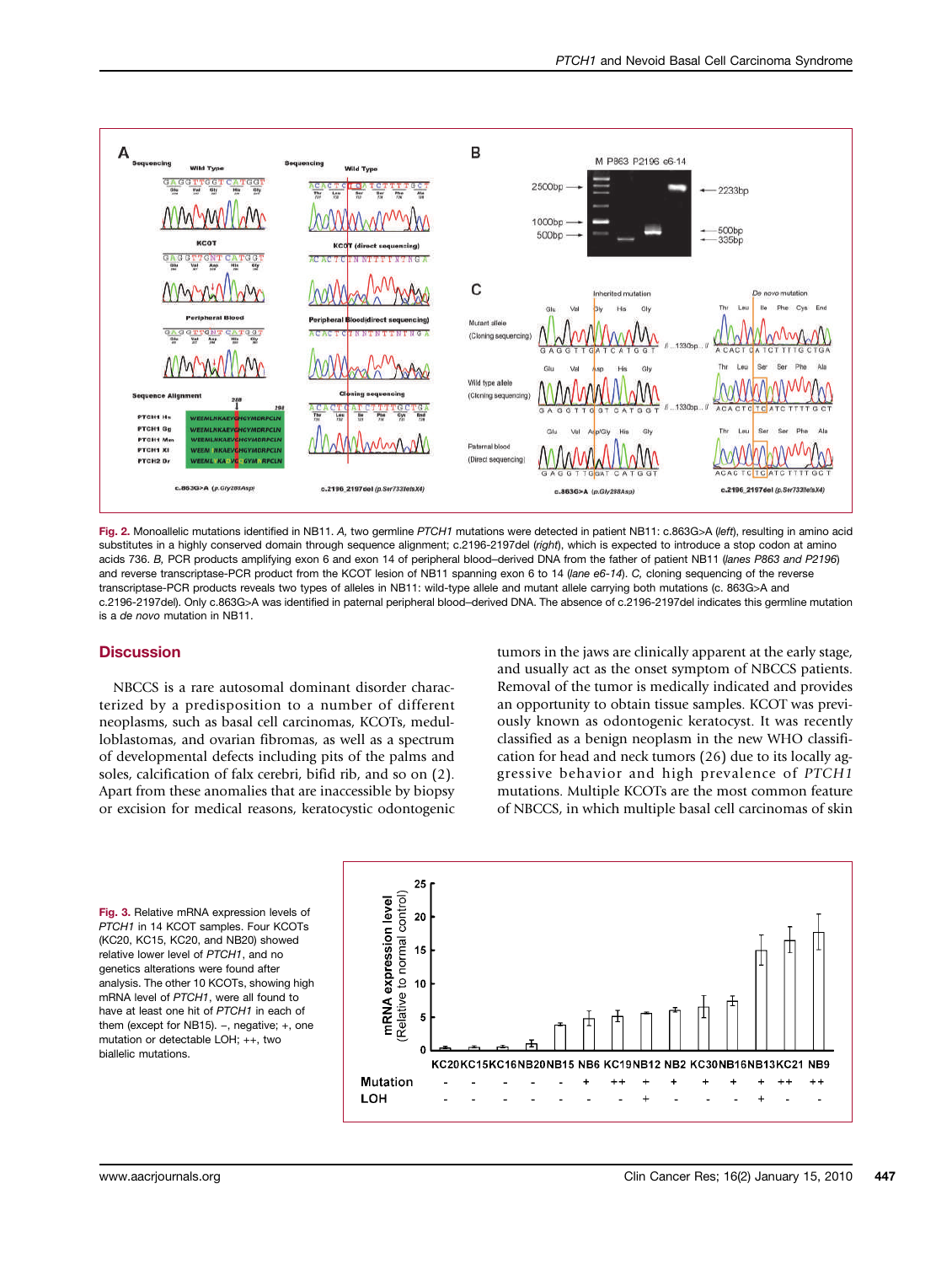

Fig. 4. Illustration of a typical two-hit model through LOH and mutation in NB17. A, one PTCH1 allele was inactivated by a nonsense mutation (c.1012T), resulting in a premature stop at codon 338 (arrow). B, LOH assay showed loss of three DNA markers (D9S253, PTCH1 intra, and D9S287) in PTCH1 locus when a ≥1.5-fold difference was seen in the relative allele height ration between the peripheral blood and tumors (arrows).

and skeletal abnormalities may also develop. Some authors have also argued that sporadic KCOT might represent the syndrome in its least expressed form (1, 8).

In the present study, we investigated the mechanisms of PTCH1 inactivation in a panel of NBCCS-associated and sporadic KCOTs which had been previously screened for PTCH1 mutations by our group (9–12). Of the five cases harboring two heterozygous PTCH1 mutations, three were identified to have two null PTCH1 alleles and fit the two-hit hypothesis for tumor suppressor genes. However, the other two cases showed two coincident mutations in the same allele, contradicting the classic two-hit model.

To detect another possible hit caused by allelic loss of PTCH1, LOH assay was done in all samples. We found a high frequency (34.1%) of allelic loss of PTCH1 in KCOTs. Although a higher frequency of LOH was detected in NBCCS-associated KCOTs than in sporadic ones, no statistical difference was found between these two groups. LOH is believed to be a frequent event in the early stage of tumorigenesis. The heterozygous cells caused by LOH would undergo a clonal expansion and thus increase the population of target cells available for further hits in the multistep tumorigenesis pathway (27). Therefore,

most mutations were found predominantly in tumors exhibiting LOH at loci flanking PTCH1 (17). Of all 13 tumors in which we identified two hits, 10 showed abolished alleles as a combination of intragenic mutation and LOH. This result suggests that inactivation of both copies of the gene is required for progression of a proportion of KCOTs, and supports the criterion of the two-hit concept defining tumor suppressor genes.

Epigenetic mechanisms such as promoter methylation have recently been recognized as another possible hit of inactivating tumor suppressor genes (19). Methylation of the PTCH1 promoter has been documented as a mechanism responsible for breast cancer (28), ovarian dermoids, and fibromas (29). In the present study, hypermethylation of the PTCH1 promoter, an alternative cause to mutation and LOH, was not detected in tumors with relatively low PTCH1 mRNA expression. This result is consistent with other reports in basal cell carcinomas and medulloblastomas (29, 30), suggesting different methylation status of PTCH1 promoter in NBCCS-related tumors.

Taken together, 13 cases (30%) of the present series were identified to fit the standard model of two-hit, whereas 14 (32%) fit a one-hit model, exhibiting atypical tumor suppressor gene behavior. In addition, the remaining 17 cases

| <b>Table 2.</b> Summary of PTCH1 allelic alterations in KCOTs |     |            |         |            |         |            |  |  |
|---------------------------------------------------------------|-----|------------|---------|------------|---------|------------|--|--|
|                                                               |     | Two-hit    | One-hit |            | Non-hit |            |  |  |
|                                                               | No. | % of total | No.     | % of total | No.     | % of total |  |  |
| NBCCS-KCOT                                                    | 8   | 53.55      | 5       | 33.33      | 2       | 13.33      |  |  |
| Sporadic-KCOT                                                 | 5   | 17.24      | 9       | 31.03      | 15      | 51.72      |  |  |
| Total                                                         | 13  | 29.55      | 14      | 31.82      | 17      | 38.64      |  |  |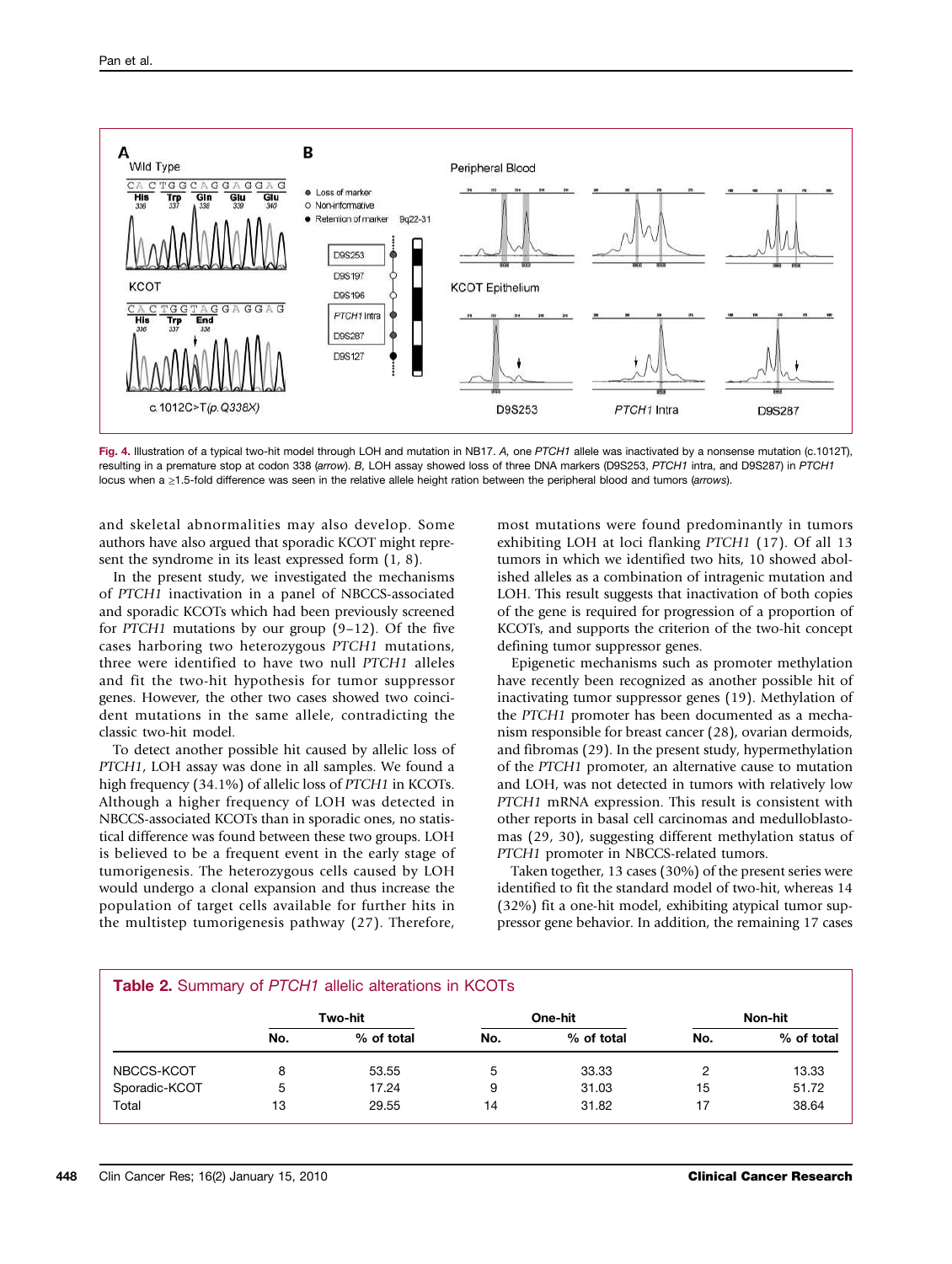(38.6%) failed to show any PTCH1 alteration after careful analysis. These results prompt us to propose that in KCOTs, a number of mechanisms might be implicated in inactivation of the PTCH1 gene in addition to the two-hit hypothesis. Perhaps the most contested exception to the two-hit hypothesis is haploinsufficiency (absent or reduced function due to the loss or inactivation of a single allele). Evidence for the haploinsufficiency model arises from studies of the  $PTCH1^{+/}$  mouse (21, 22, 31). Mice heterozygous for PTCH1 recapitulate the typical developmental symptoms of NBCCS and develop rhabdomyosarcoma and medulloblastoma, indicating that haploinsufficiency of PTCH1 is sufficient to promote tumor formation in mice. One explanation for this phenomenon is that the low level of protein produced by monoallelic PTCH1 makes it unable to fulfill its function as a tumor suppressor gene, and a dose-dependent effect of PTCH1 might be involved in Hedgehog signaling (19). However, haploinsufficiency is not the only possible mechanism for a onehit tumorigenesis model. In vivo studies have shown that several mutant PTCH1 proteins (Ptc1130X, PtcG509V, and PtcD584N) could result in the activation of Hedgehog signaling through a dominant-negative mechanism despite the production of wild-type PTCH1 (23, 32, 33). PTCH1 may normally form a multimer in its active state, and the mutant PTCH1 might interact with wild-type PTCH1 to block its function or proper localization within the cells. Or alternatively, mutant PTCH1 might associate nonproductively with SMO and thereby shield it from interaction with wild-type PTCH1, resulting in activation of the downstream signaling (33).

It is long believed that tumors arise from a multistep progression. The more advanced the tumor, the more hits it has accumulated. In the present study, we showed that the percentage of two-hit cases in NBCCS-associated KCOTs (53.3%) was significantly higher than that in sporadic tumors (17.2%). Our results, showing two-hit was significantly more common in syndrome cases than in sporadic cases, indicate that more destructive hits accumulated due to decreased DNA repair efficiency and/or increased genetic instability in syndrome-related lesions. The cases with only one hit at the time might represent an early stage of tumor progression, and a second hit might eventually occur with a more severe presenting phenotype (34).

The failure to detect any hit in about one third of the cases examined (including two syndrome cases) might be explained by the presence of a multigene tumorigenesis

#### **References**

- 1. Woolgar JA, Rippin JW, Browne RM. The odontogenic keratocyst and its occurrence in the nevoid basal cell carcinoma syndrome. Oral Surg Oral Med Oral Pathol 1987;64:727–30.
- 2. Gorlin RJ. Nevoid basal cell carcinoma (Gorlin) syndrome. Genet Med 2004;6:530–659.
- 3. Hahn H, Wicking C, Zaphiropoulous PG, et al. Mutations of the human homolog of Drosophila patched in the nevoid basal cell carcinoma syndrome. Cell 1996;85:841–51.

model. Although PTCH1 has been identified to play a confirmative role in NBCCS, other genes, such as PTCH2 and SUFU, might also be involved (35, 36). We previously identified two novel missense PTCH2 mutations in 15 NBCCS patients. Interestingly, one PTCH2 mutation occurred in a patient carrying no PTCH1 mutation, but the other case carried both PTCH1 and PTCH2 mutations (35). Although not as frequent as PTCH1 mutation, PTCH2 germline mutations were detectable in a subset of NBCCS patients. The pathogenetic role of these PTCH2 mutations is yet to be clarified.

In summary, the present study indicates that PTCH1 gene alternation may play a significant role in the pathogenesis of NBCCS-related and sporadic KCOTs. Not only the standard two-hit model, but also the one-hit model exhibiting haploinsufficiency or dominant-negative isoforms might be implicated in the inactivation of the PTCH1 gene. As a key player in the Sonic Hedghog pathway, PTCH1 acts to restrain the activity of the G-protein coupled receptor, SMO, and thus inhibits signal transduction of the pathway. Inactivation of PTCH1 allows hedgehog ligand-independent activation of SMO, causing a downstream activation of the pathway that may lead to neoplastic growth (37). Therefore, future identification of inhibitors of the hedgehog signaling pathway as new drugs will offer new strategies for the treatment of NBCCS and its related sporadic tumors (38), including KCOTs.

# Disclosure of Potential Conflicts of Interest

No potential conflicts of interest were disclosed.

### Acknowledgments

We thank the patients and their families for tissue donation and their continued support of our research.

### Grant Support

National Nature Science Foundation of China (30625044 and 30872900, to T.-J. Li).

The costs of publication of this article were defrayed in part by the payment of page charges. This article must therefore be hereby marked advertisement in accordance with 18 U.S.C. Section 1734 solely to indicate this fact.

Received 9/22/09; revised 10/23/09; accepted 10/26/09; published OnlineFirst 1/12/10.

- 4. Gailani MR, Bale SJ, Leffell DJ, et al. Developmental defects in Gorlin syndrome related to a putative tumor suppressor gene on chromosome 9. Cell 1992;69:111–7.
- 5. Knudson AG, Jr. Mutation and cancer: statistical study of retinoblastoma. Proc Natl Acad Sci U S A 1971;68:820–23.
- 6. Levanat S, Gorlin RJ, Fallet S, Johnson DR, Fantasia JE, Bale AE. A two-hit model for developmental defects in Gorlin syndrome. Nat Genet 1996;12:85–7.